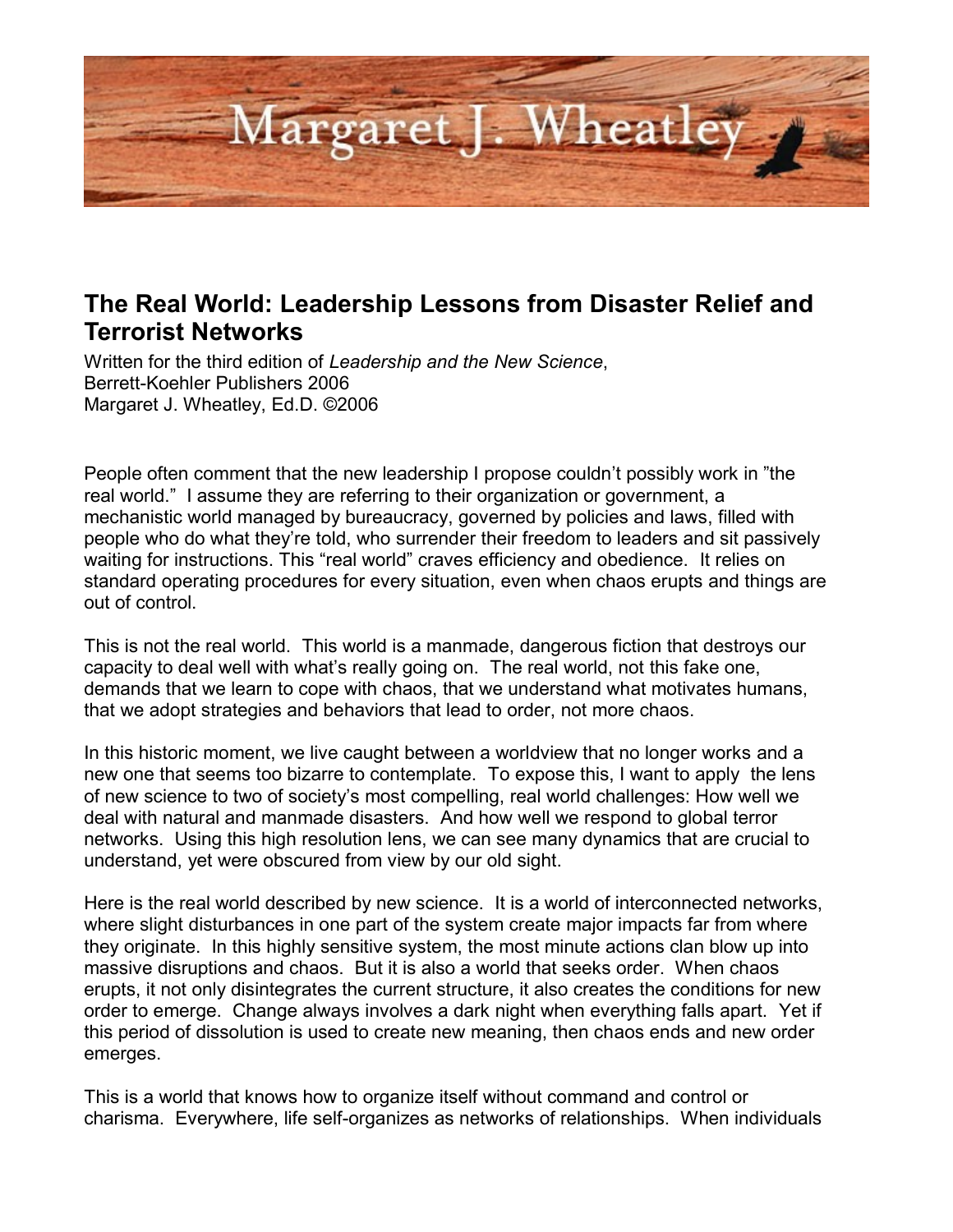discover a common interest or passion, they organize themselves and figure out how to make things happen. Self-organizing evokes creativity and results, creating strong, adaptive systems. Surprising new strengths and capacities emerge.

In this world, the 'basic building blocks' of life are relationships, not individuals. Nothing exists on its own or has a final, fixed identity. We are all 'bundles of potential.' Relationships evoke these potentials. We change as we meet different people or are in different circumstances.

And strangest of all, scientists cannot find any independent reality that exists without our observations. We create reality through our acts of observation. What we perceive becomes true for us and this version of reality becomes the lens through which we interpret events. This is why we can experience the same event or look at the same information and have very different descriptions of it.

This real world stands in stark and absolute contrast to the world invented by Western thought. We believe that people, organizations and the world are machines, and we organize massive systems to run like clockwork in a steady-state world. The leader's job is to create stability and control, because without human intervention, there is no hope for order. Without strong leadership, everything falls apart. It is assumed that most people are dull, not creative, that people need to be bossed around, that new skills only develop through training. People are motivated using fear and rewards; internal motivators such as compassion and generosity are discounted. These beliefs have created a world filled with disengaged workers who behave like robots, struggling in organizations that become more chaotic and ungovernable over time.

And most importantly, as we cling ever more desperately to these false beliefs, we destroy our ability to respond to the major challenges of these times.

## **Leadership in Disasters: Learning from Katrina**

The world has experienced so many disasters and human tragedies in the past several years that some worry about 'compassion fatigue.' I don't believe that our compassion is finite and in danger of being exhausted. The source of our fatigue is that we don't have the organizational structures or the leadership that can respond quickly and well to these emergencies. We want to help, but our organizations fail to deliver our compassion to those most in need. This is both frustrating and exhausting because, as humans, we are spontaneously generous and want to be of service.

Following any disaster, we see the best of human nature and the worst of bureaucracy. Headlines convey our frustration: "Poor Nations Say Much Charity Fails to Reach Victims," "System Failure: An investigation into what went so wrong in New Orleans," "Red Cross Under Investigation," "Congress probe examines what went wrong."

Other headlines speak to the valiancy of individuals and unofficial relief efforts : "Real-life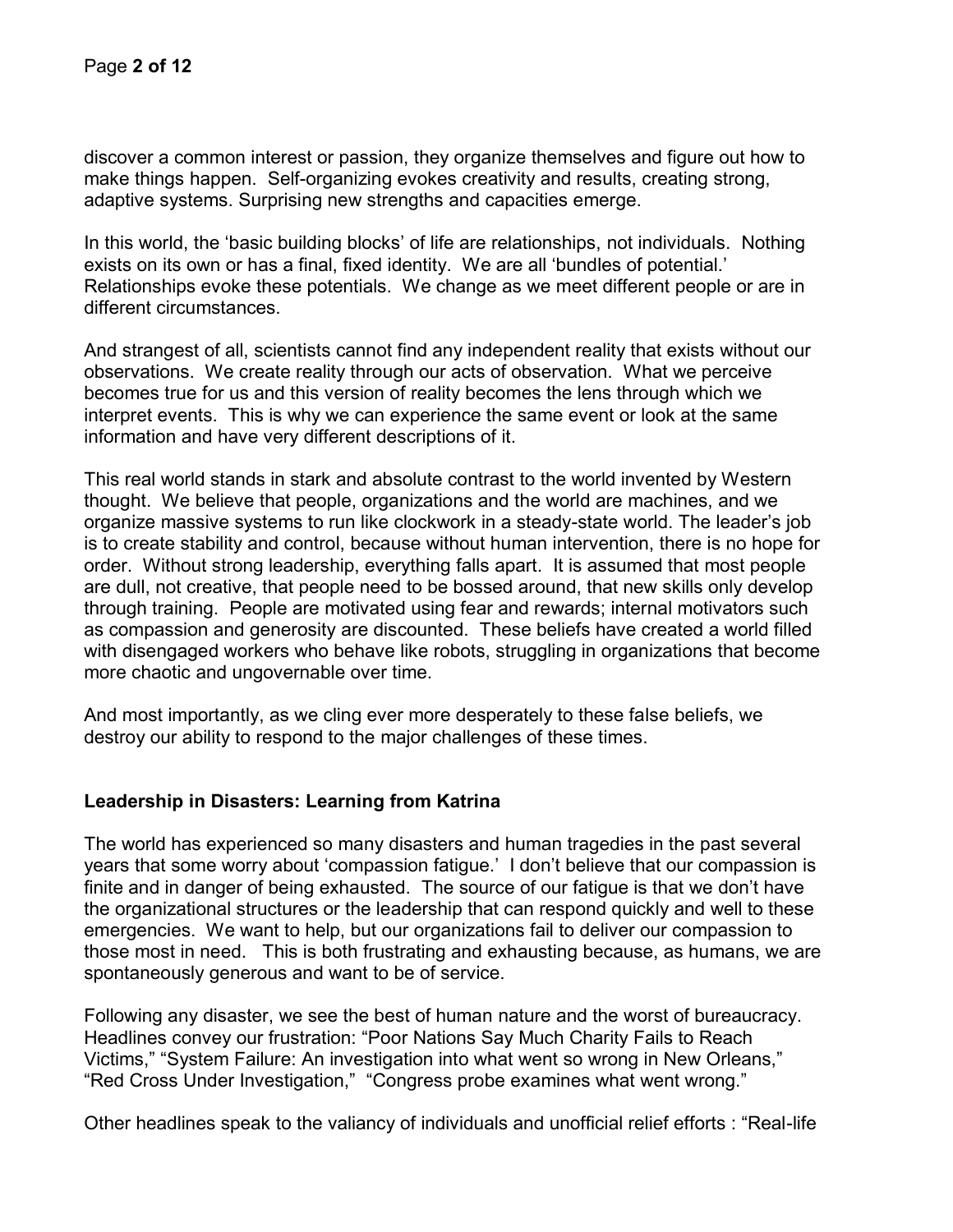Heroes," "Organized Churches are not an oxymoron," "No Red Cross, No Salvation Army or Federal Funds...Just Friends."

*Time* Magazine relayed this story in September 2005 just weeks after hurricane Katrina struck the Gulf Coast,. It illustrates the conflict between willing volunteers and government bureaucracy.

As flames blazed 400 miles away in New Orleans on Labor Day, about 600 firefighters from across the nation sat in an Atlanta hotel listening to a FEMA lecture on equal opportunity, sexual harassment and customer service. "Your job is going to be community relations," a FEMA official told them. . ."You'll be passing out FEMA pamphlets and our phone number."

The room, filled with many fire fighters who, at FEMA's request had arrived equipped with rescue gear, erupted in anger. "This is ridiculous," one yelled back. "Our fire departments and mayors sent us down here to save people, and you've got us doing this?" The FEMA official climbed atop a chair. . .and tried to restore order. "You are now employees of FEMA, and you will follow orders and do what you're told," he said, sounding more like the leader of an invading army than a rescue squad. . . .

[The firefighters] got tired of hanging around their hotel and returned home (Time, 2005, 39).

Although this story is appalling, it happens all the time in disasters. The first response of people is to do anything they possibly can to help, rescue and save other people. They gather resources, invent solutions on the spot, and work tirelessly for days on end. They don't think about risk or reward—these are spontaneous outpourings of compassion focused creatively and purposefully. A group of mid-level managers for Southwest Bell described how they felt responding to the Oklahoma City bombing: "There was no risk. It was already a disaster."

Yet these self-organized efforts are often hindered by officials who refuse their offers or who cite regulations or who insist that protocols and procedures be followed. This is not a criticism of individual officials—they themselves are imprisoned by their role and can't act independently. As *Time* Magazine described what happened with Katrina: " . . . at every level of government there was uncertainty about who was in charge at crucial moments. Leaders were afraid to actually lead, reluctant to cost businesses money, break jurisdictional rules or spawn lawsuits. They were afraid, in other words, of ending up in an article just like this one" ( 2005, 36).

Concerns about who had legal and decision-making authority created many nightmares. Official requests for aid were given to the wrong person or to someone who didn't understand and denied the request. If requests made it to the right desk but were not worded correctly, they were ignored or denied. The Louisiana governor requested Federal help from the President. When asked what she needed, she replied: "Give me all you got." That plea was not deemed sufficient for the Federal government to step in, and days passed before Federal and state officials worked out who had jurisdictional authority (Time, 2005).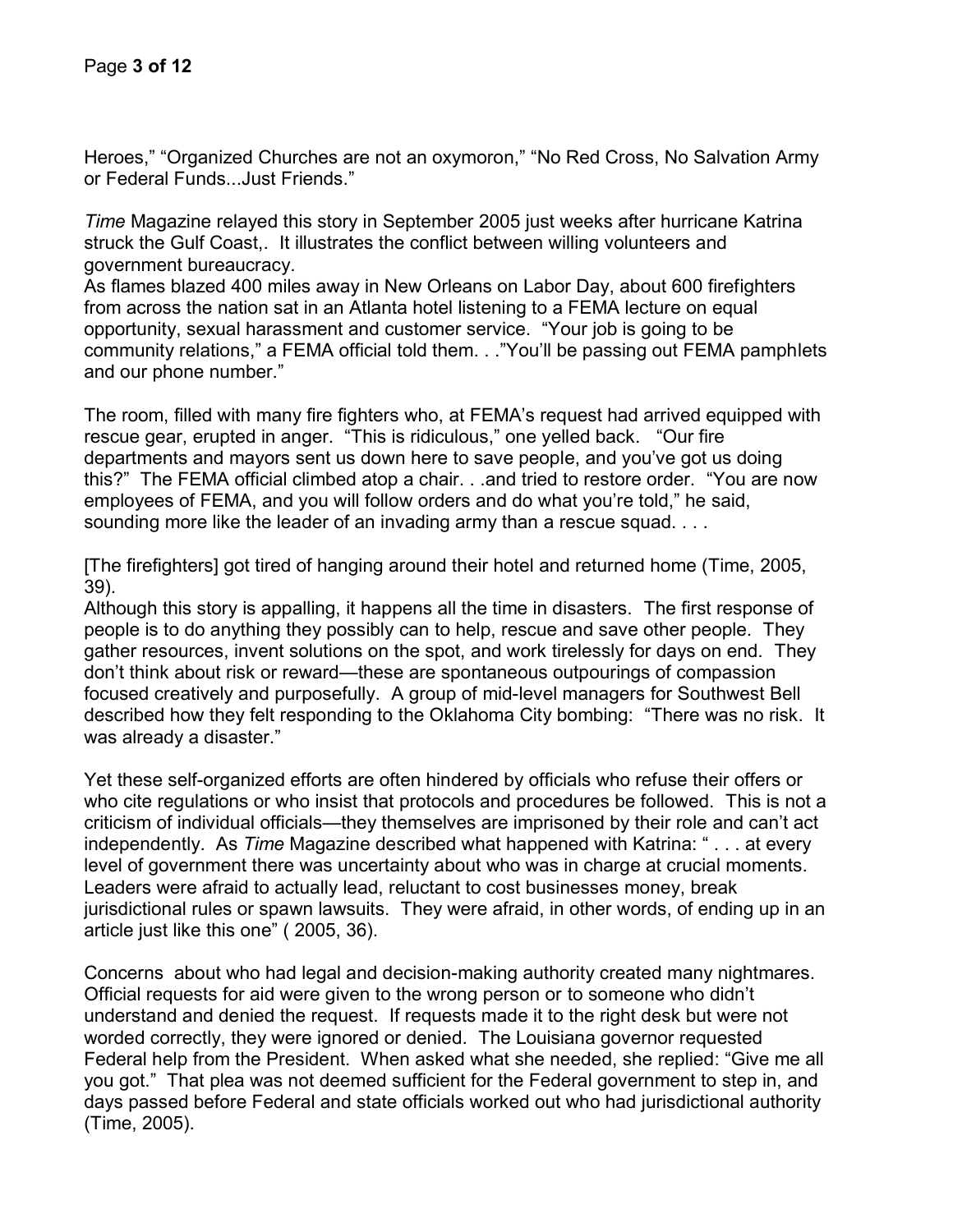As people argued about their roles and authority, no one saw the pattern of destruction and chaos that was unfolding. Officials responded only to disconnected bits of information that related to their office. No one seemed to understand the information they were getting or to notice that they were only seeing a small portion of what was happening. There were many instances when terrified, suffering people filled T.V. screens while on another screen government officials denied there were any serious problems. In some cases, their inability to comprehend what was happening was due to inexperience (from job turnover). In other cases, the problem was a new chain of command, with managers in the Department of Homeland Security focused on terrorism now responsible for FEMA, yet with no understanding of natural disasters.

Even before Katrina hit, key decision-makers at all levels of government displayed a curious blindness. Years of simulations and analyses had created clear descriptions of the damage that would result from a category 3 or 4 hurricane. The destruction of New Orleans was one of the top three potential catastrophes listed by FEMA for many years. How is it possible that officials were blindsided and failed to prepare adequately for this eventuality? And why were they so slow to respond even as the National Weather Service mapped Katrina's approach with unerring accuracy? It was as if government officials at all levels could not comprehend the reality of what was about to happen. Either they discounted the information, failed to interpret it correctly, or duped themselves into believing "it can't happen here." This is a familiar yet troubling example of paradigm blindness, where people are unable to see information that threatens and disconfirms their worldview. No matter how much data is in front of them, their lens filters it out or distorts it to mean something else. And in some cases, people literally do not see the information, even if it's right in front of them (see Kuhn 1969).

In the days after Katrina, this blindness was coupled with bureaucratic conditioning and cumbersome chains of command. Missteps, misperceptions and inaction cascaded through organizations, only creating more chaos. An already devastating set of circumstances turned even more tragic because of the failure of leaders to accurately perceive what was going on and to risk taking actions that went beyond the bonds of bureaucracy.

However, all along the Gulf Coast, people self-organized with neighbors and strangers to help, save and rescue people. The efforts of ham radio operators created an immediate and effective communication network that saved many lives. In one case, a family desperate in New Orleans could not get any response from their local 911. They did, however, reach a relative a thousand miles away. He called *his* local 911, who then contacted a New Orleans ham operator, who then relayed the information to local people who then rescued the family (Sky, 2006).

Unlike official agencies, many of these operators prepared themselves ahead of time. They established themselves in safe, dry places before the storm struck. Acting independently, each with their own generator and transmitter, they wove a powerful network of communications. Their independence is what made them extremely resilient.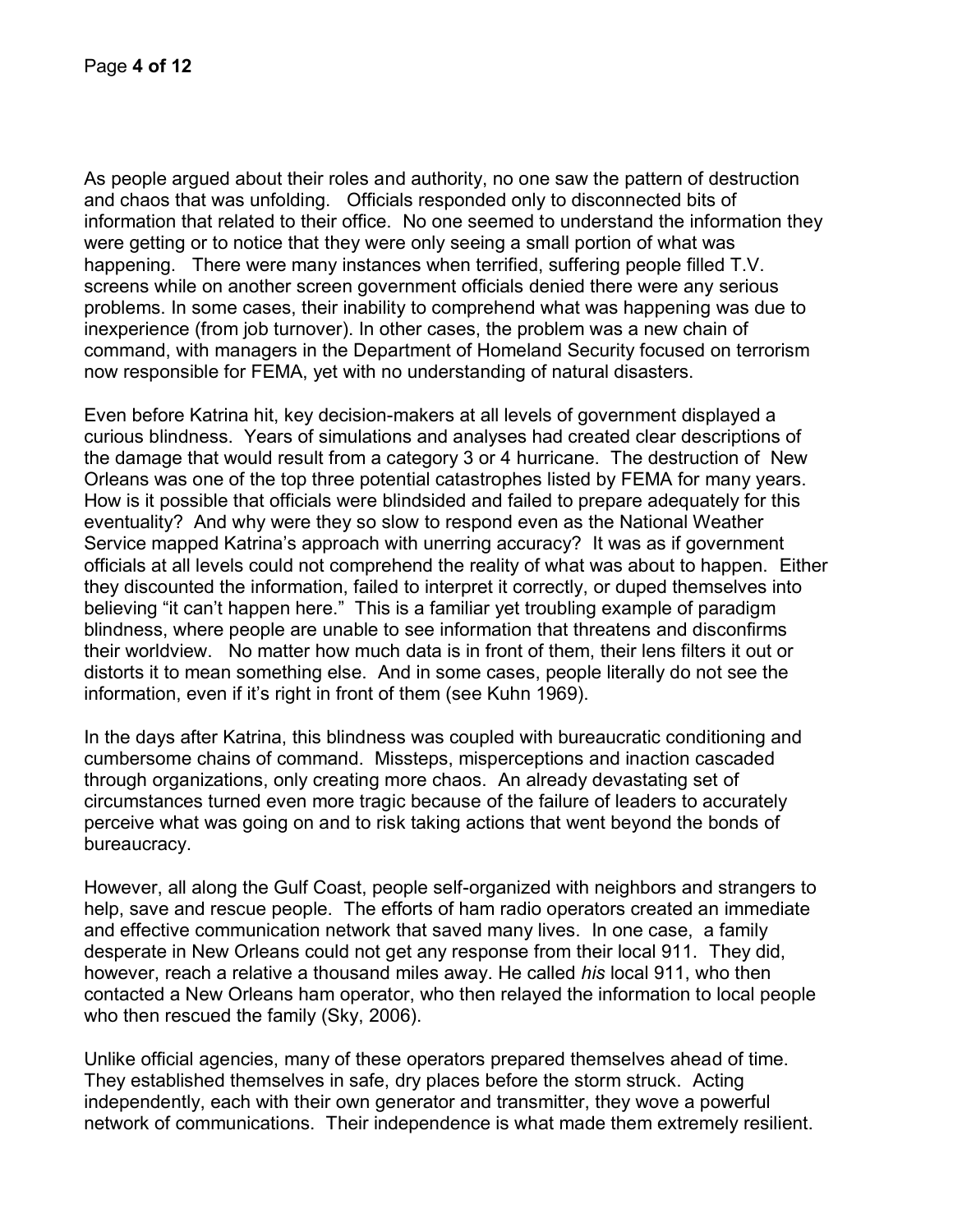If one person could no longer transmit, another picked it up quickly. "Each one is a mobile, independent unit working in cooperation for a common goal" (Sky, 83). They acted freely but from a clear shared intent. These are always the conditions that make it possible to bring order out of chaos.

Senior leaders find it difficult to act this spontaneously or independently. Any independent response is constrained by the need to maintain the power and policies of the organization. Paralyzed by formal operating procedures, it takes courage to forego these controls and do what you think might help. The Southwest Bell employees in Oklahoma leapt into action immediately after the bombing in large part because their leaders were out of town. When the leaders returned, their staff told them: "It's good you weren't here. We could just take action." Although this is never what a leader wants to hear, these leaders were wise enough to know this was true and that their absence had created value.

In Hurricane Katrina, the chain of command and the observance of protocol created even more disasters:

While people were dying in New Orleans, the U.S.S. *Bataan* steamed offshore, its six operating rooms, beds for 600 patients and most of its 1,200 sailors idle. Foreign nations...readied rescue supplies, then were told to stand by for days until FEMA could figure out what to do with them. Florida airboaters complained that they had an armada ready for rescue work but FEMA wouldn't let them into New Orleans. Brown defended his agency's measured steps, saying aid 'has to be coordinated in such a way that it's used most effectively (*Time*, 39-40).

Leaders that respond quickly ignore standard operating procedures. In the state of West Virginia, the governor didn't wait to be asked but immediately mobilized six C-130 cargo planes from the National Guard to go and pick up those needing evacuation. The planes were sent filled with supplies and were expected to return filled with people. The governor was there to welcome them when they arrived, but only three planes came back with people. FEMA had refused to let more people board the planes. About 400 evacuees benefited from this quickly mobilized relief effort. Although economically poor, West Virginia offered more assistance than their affluent neighboring states, all because they rallied around the Governor's call to help brothers and sisters whom they had never met. In contrast to the terrible failures of government, communities, individuals, and small groups responded immediately to Katrina. One commentator describes these responses as "acts of love in times of danger" (The Nation, 2005,13). The community of Ville Platte exemplified the generous self-organizing capacity that always appears in disasters (The Nation, 13-18). They organized their "home-made rescue and relief efforts" around the slogan "If not us, then who?" A community of 11,000 people, with an average yearly income of only \$5300 for the majority of its residents, was able to serve 5000 displaced and traumatized victims of Katrina, inviting them to share their homes and community not as refugees or evacuees, but as "company." Those with boats went to New Orleans to join "The Cajun Navy." They rescued people from rooftops, picked up the dead, transported the injured to trauma centers. They saw people from other communities doing the same thing. FEMA wasn't around, "That was it. Just us volunteers."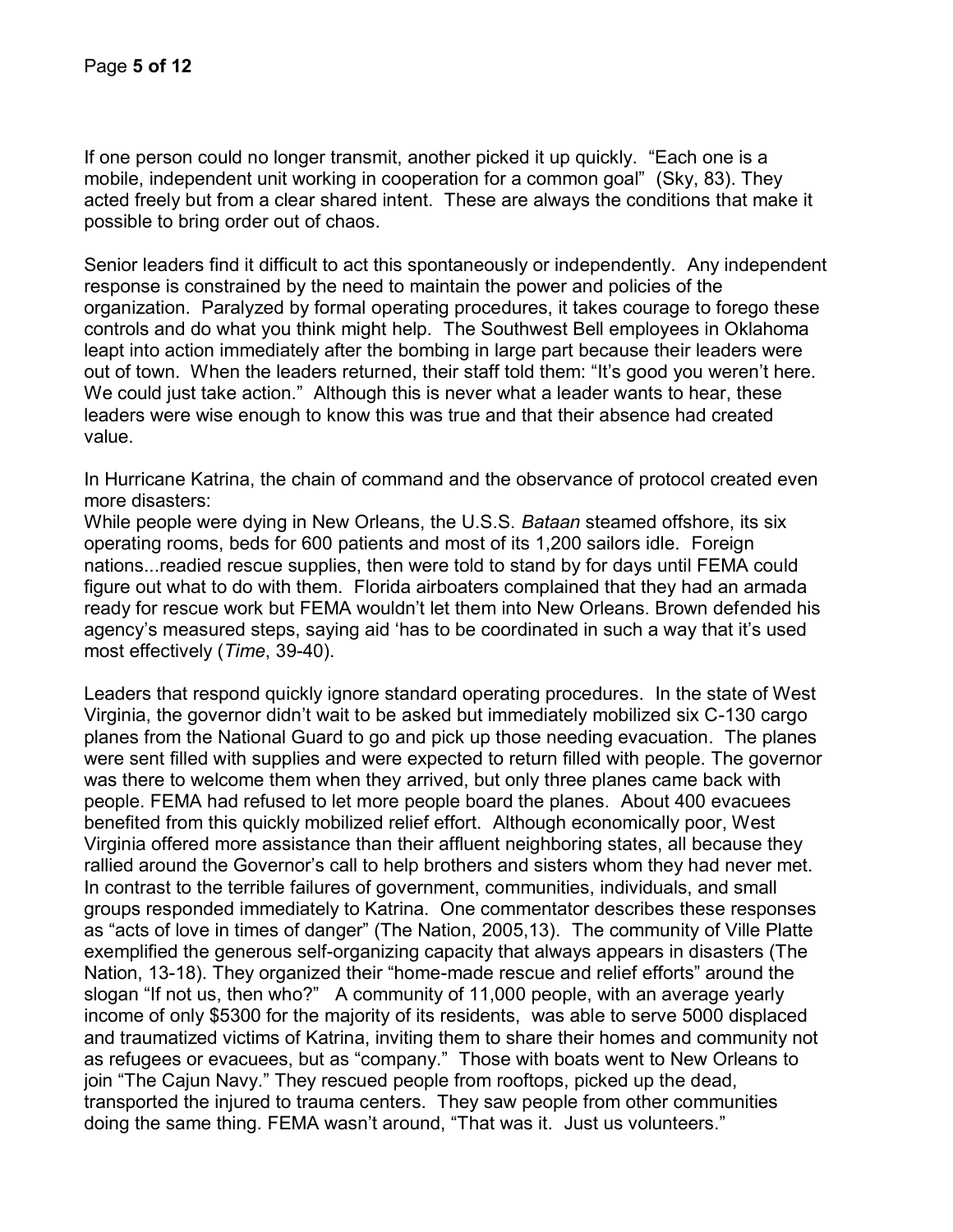Ville Platte helped thousands of "company" without any Federal or Red Cross aid (they did try to reach the Red Cross, but gave up after 13 days of calling and no response.) Their success cannot be explained by the old mechanical paradigm, but is easily understood by the dynamics described in new science. We live in a world of relationships, where each event or person evokes new capacities. We live in a world where order emerges out of chaos if people are free to make their own decisions based on shared meaning and values. We live in a world where effective response doesn't require top-down leadership or an organization plan drawn up ahead of time. People selforganize in order to accomplish something that matters to them. As one community member said: "All of us know how to spontaneously cooperate. My God, we're always organizing christenings or family gatherings. So why do we need a lot of formal leadership?"

In a disaster, where quick response is demanded, formal organizations are incapacitated by the very means they normally use to get things done -- chains of command, designated leaders, policies, procedures, plans, regulations and laws. We *can* rely on human compassion, but we need to develop the means for official agencies to support, work with and not resist the self-organizing capacity of people that always emerges in a disaster. Leaders need to have the freedom to make intelligent decisions based on their comprehension of the situation, not their understanding of policies and procedures. The formal leader's job is to ensure that the resources they control get to local groups as fast as possible. Leaders need to trust that people will invent their own solutions, that they'll make good use of the resources they provide. And leaders need to expect and value the unique and inventive responses created in each community, rather than enforcing compliance to one-size-fits-all.

These radically different behaviors require that we free official leaders to act wisely and that they trust people to self-organize effective responses. How much more sad history do we have to repeat before we understand this? Let us hope we learn from Katrina that the only way to restore order out of chaos is to rely on people's intelligence, love, and capacity to self-organize to accomplish what they care about.

We also need to entrust local people with the official resources of money and materials for the rebuilding. When rebuilding is left to governments, outside contractors, and large nonprofit organizations, progress gets mired down in regulations, time drags on, people's needs aren't served, and no one from the local community is satisfied with the results. Supporting initiatives where local people do the work sustains local cultures, recreates community cohesion, and is accomplished at amazing speed. The clean-up of Ground Zero was accomplished in record time, with no traditional New York and contractor politics; people worked overtime and risked their health to remove the debris of their shared tragedy.

In the 1990s, almost 2 billion people were affected by disasters, 90% of them in the most impoverished nations. We will not succeed in responding effectively and in ways that satisfy our compassion until we change how we organize relief efforts. The basic shift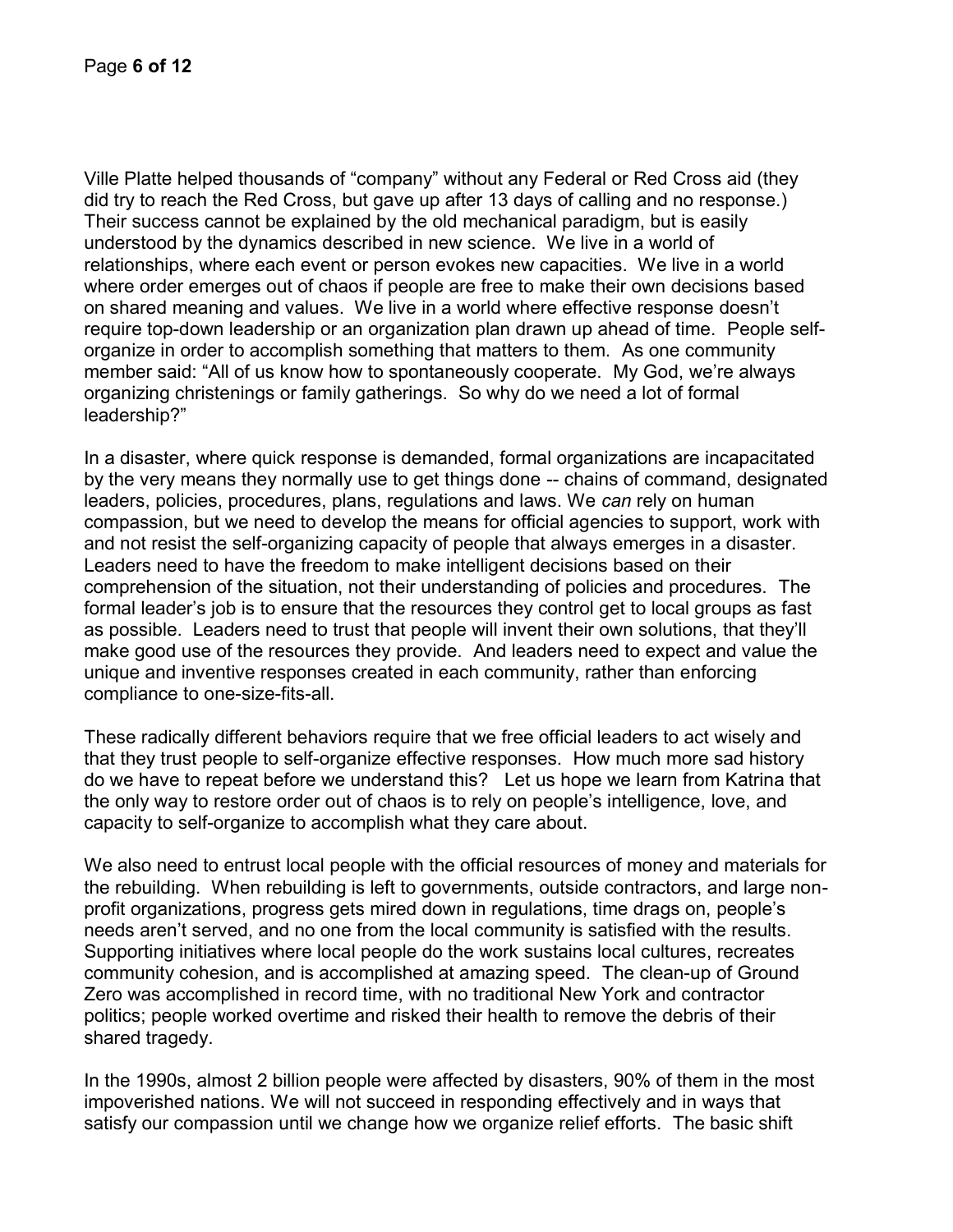needs to be from control to order, from a reliance on formal authority and procedures to a reliance on the self-organizing capacities of local people, agency staffers, and those who volunteer to help. Some of the more progressive thinking on disaster relief focuses on how to mobilize and develop local people by engaging them in the work of rescue and rebuilding. If local people are engaged, they "move from object to subject, victim to actor, to the possibility of being." (Smillie, 2001 )

This capacity to create solutions without traditional hierarchies or formal leadership is found in communities everywhere, not just those facing disasters. At The Berkana Institute, (which I co-founded in 1992) we work with the assumption that "the leaders we need are already here." We have discovered that even in the most economically poor communities in the world there is an abundance of leaders. These leaders work to strengthen their community's ability to be self-reliant by working with the wisdom and wealth already present in its people, traditions and environment (see page [Berkana] page at end of book]). A 2002 Ford Foundation report on leadership notes the same thing. "There is a sense among some in our country today that we are lacking inspirational leaders….Yet a closer look reveals that all over the nation groups of concerned citizens are working together, often at the local level, to solve tough social problems. These are the new leaders in America today" (Louv, 2002).

We need to carefully consider what we are learning about leadership in these disasterladen times. I hope we learn that we *can* rely on human caring, creativity, and compassion. We *can* rely on us 'bundles of potential' figuring out solutions, learning quickly, and surprising ourselves with new capacities. We *can* rely on people to selforganize quickly to achieve results important to them. Together, people act creatively, take risks, invent, console, inspire and produce. This is how life works. We can learn this from new science, or we can learn it from what happens everyday somewhere in the real world.

## **Leadership of Networks: Learning from Terrorist Groups**

How is it possible that a few thousand enraged people can threaten the stability of the world? How is it possible that the most powerful governments on earth find themselves locked in a costly and fearsome struggle, diverting large amounts of resources and attention to suppress the actions of a small group of fanatics? It's hard to acknowledge the power and success of global terror networks, but they are among the most effective and powerful organizations in the world today, capable of changing the course of history. They do this without formal power, advanced technology, huge budgets, or large numbers of followers.

What are the criteria we use to judge effective leaders? They include the abilities to communicate a powerful vision, to motivate people to work hard for them, to achieve results, exceed plans, and implement change. We want their leadership to result in a resilient organization able to survive disruptions and crises, one that grows in capacity, that doesn't lose its way even after the leader retires. If we apply these criteria to the leaders of terrorist networks, they come out with high marks. It's difficult to acknowledge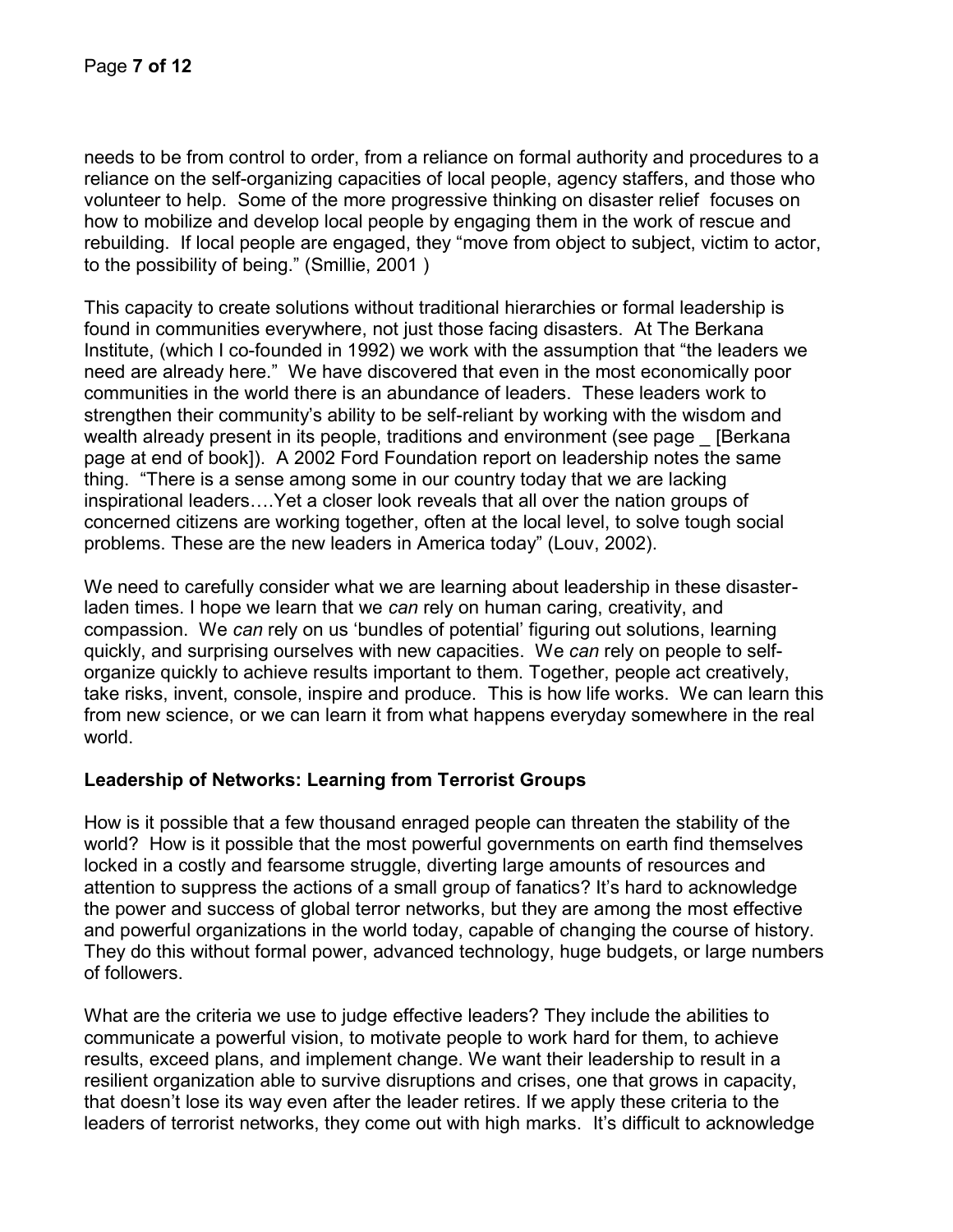them as our teachers, but we have much to learn from them about innovation, motivation, resiliency and the working of networks.

New science explains the behavior of networks in great detail because this is the only form of organization used by the planet. With the lens of science, we can peer into these terrorist organizations and explore the causes of their success. We can also see how to respond in ways that ensure we stop contributing to their success.

At present, we are dangerously blind to their strength because we use the wrong lens to evaluate their capacity. We use factors that apply to our world but not to theirs, to the behavior of hierarchical organizations, not to networks. Failing to use the right lens, we think we are winning the war on terror. We ask whether bin Laden is still a threat, whether Al-Qaeda is losing its strength, by evaluating his ability to give orders or to communicate using advanced technology. We assume that he is a weaker leader now that he is on the run and hiding in caves. We assume that if we prevent communication, terrorists won't be given orders and therefore won't launch attacks. We assume that if we kill the top leaders, if we decapitate their organization, that young terrorists will slink away from this anarchic, leaderless group.

U.S. military commanders frequently acknowledge they are fighting a new kind of enemy. They describe this enemy as one who learns, changes, adapts. As soon as U.S. soldiers figure out insurgents' strategy, they change it. Think about the vast resources nations spend on defending themselves against the *last* terrorist attack, even though experience teaches that they never repeat themselves.

The Army's long-term strategy is to develop a fighting force that is as adaptive, nimble and smart as insurgents. (The ten year plan is to develop many more special forces.) The military has studied the behavior of networks and the emergence of 'netwars' for many years. Before 9/11, they warned of the proliferation of networks, not only transnational terrorist groups, but also black market sales of WMDs, drug and crime syndicates, fundamentalist and ethno-nationalist movements, immigration smugglers, urban gangs, back-country militias and militant single-issue groups (Arquilla, 2001, 6). As networks, these groups operate in small, dispersed units that can deploy nimbly—anywhere, anytime. They know how to penetrate and disrupt, as well as elude and evade. Many groups are leaderless (Arquilla, ix). They also attack by 'swarming,' suddenly appearing from multiple directions, coalescing quickly and secretly, then disintegrating as quickly as they appeared (Arquilla,12, also Rheingold).

Although these groups appear leaderless, they in fact are well-led by their passion, rage and conviction. They share an ideal or purpose that gives them a group identity and which compels them to act. They are geographically separate, but "all of one mind" (Arquilla, 9). They act free of constraints, encouraged to do "what they think is best" to further the cause. This combination of shared meaning with freedom to determine one's actions is how system's grow to be more effective and well-ordered. The science thus predicts why terrorist networks become more effective over time. If individuals are free to invent their own ways to demonstrate support of their cause, they will invent ever more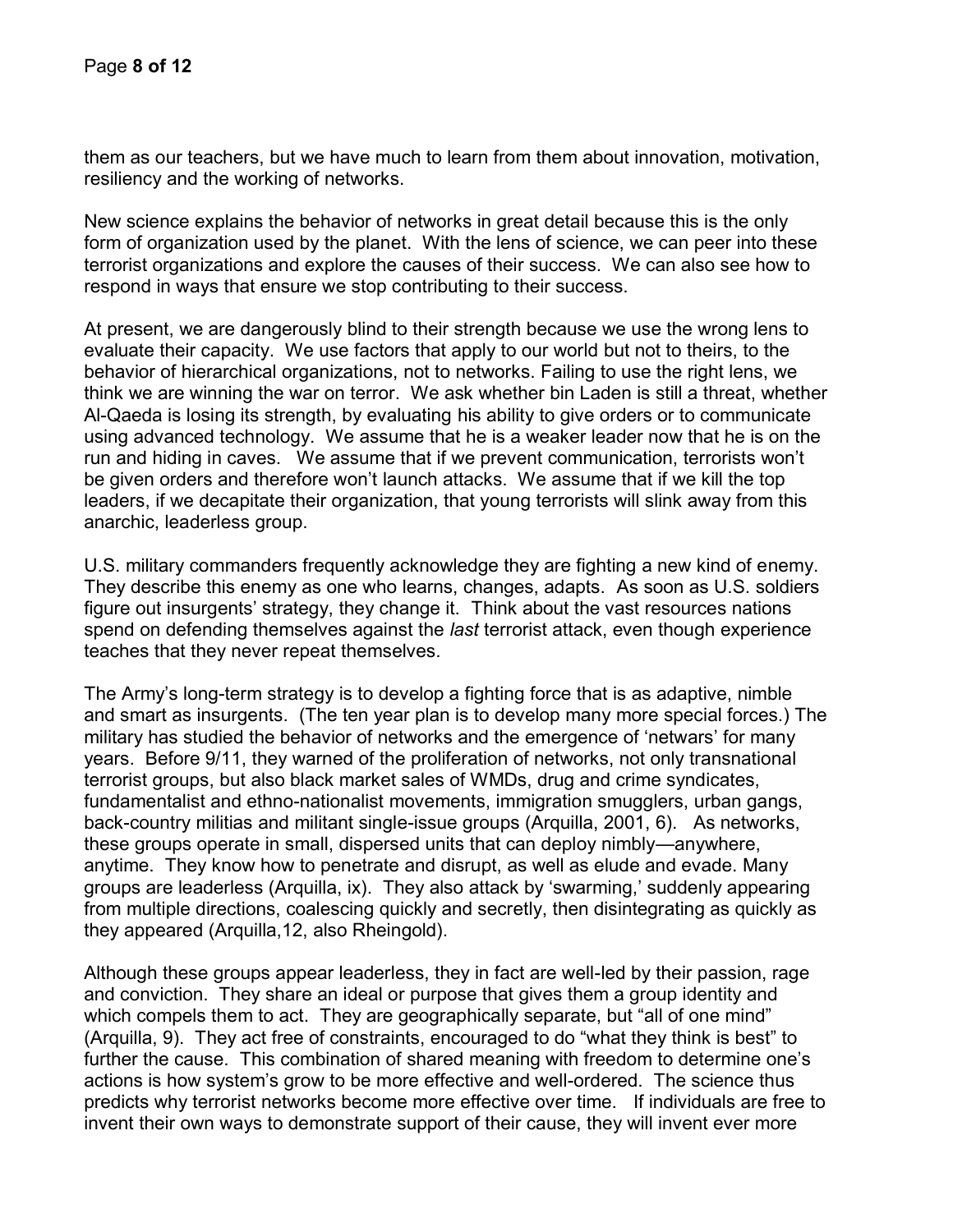destructive actions, competing with one another for the most spectacular attack.

People who are deeply connected to a cause don't need directives, rewards, or leaders to tell them what to do. Inflamed, passionate, and working with like-minded others, they create increasingly extreme means to support their cause. Describing Al Qaeda's success, network analyst Albert-László Barabási notes: "Bin Laden and his lieutenants did not invent terrorist networks. They only rode the rage of Islamic militants, exploiting the laws of self-organization along their journey (2002, 224). An insurgency is not "as is often depicted, a coherent organization whose members dutifully carry out orders from above, but a far-flung collection of smaller groups that often act on their own or come together for a single attack" (NYT 12/2/05). In this way, movements that begin as reasonable most often migrate to more extremist measures, propelled there by their members' zealousness. And with passions inflamed, growth is assured. The dramatic acts of one small group inspire many copycat actions in places far distant.

Over time, a network is fueled more by passion than by information. Networks begin with the circulation of information. This is how members find each other, learn from each other and develop strategies and actions. Most attempts for disrupting network activities focus on how to interfere with their communications. But once the network has momentum, it is passion and individual creativity that propel it forward. Communication is still essential for large coordinated attacks, but the proliferation of small, disconnected, lethal attacks does not require information. It only requires passionate commitment and a willingness to martyr oneself. Therefore, as the anger of network members grows in intensity, information plays a lesser role and personal innovation takes over. When we succeed in disrupting network communications, we also incite more local rage. Individuals may not be able to communicate with each other but, in their isolation, they become more creative in designing their own deadly attacks. So we can never adequately measure our success in disrupting a network by only measuring how well we are disrupting their communications.

The essential structure of any network is horizontal, not hierarchical, and ad hoc, not unified. This broad dispersal makes it difficult to suppress any rebel group. "Attack any single part of it, and the rest carries on largely untouched. It cannot be decapitated because the insurgency, for the most part, has no head" (NYT, 12/2/05). What appears as atomized and fragmented is, in fact, far more lethal than an organized military force. Bruce Hoffman, a Rand Corporation terrorism expert states: "There is no center of gravity, no leadership, no hierarchy; they are more a constellation than an organization. . . .They have adopted a structure that ensures their longevity" (NYT, 12/2/05).

These descriptions and dynamics do not surprise anyone familiar with new science and its observations of networks. Networks possess amazing resiliency. They are filled with redundant nodes, so that one picks up if another goes down (as did ham radio operators in New Orleans.) And human networks always organize around shared meaning. Individuals respond to the same issue or cause and join together to advance that cause. For humans, meaning is a 'strange attractor'—a cohering force that holds seemingly random behaviors within a boundary. What emerges is coordinated behaviors without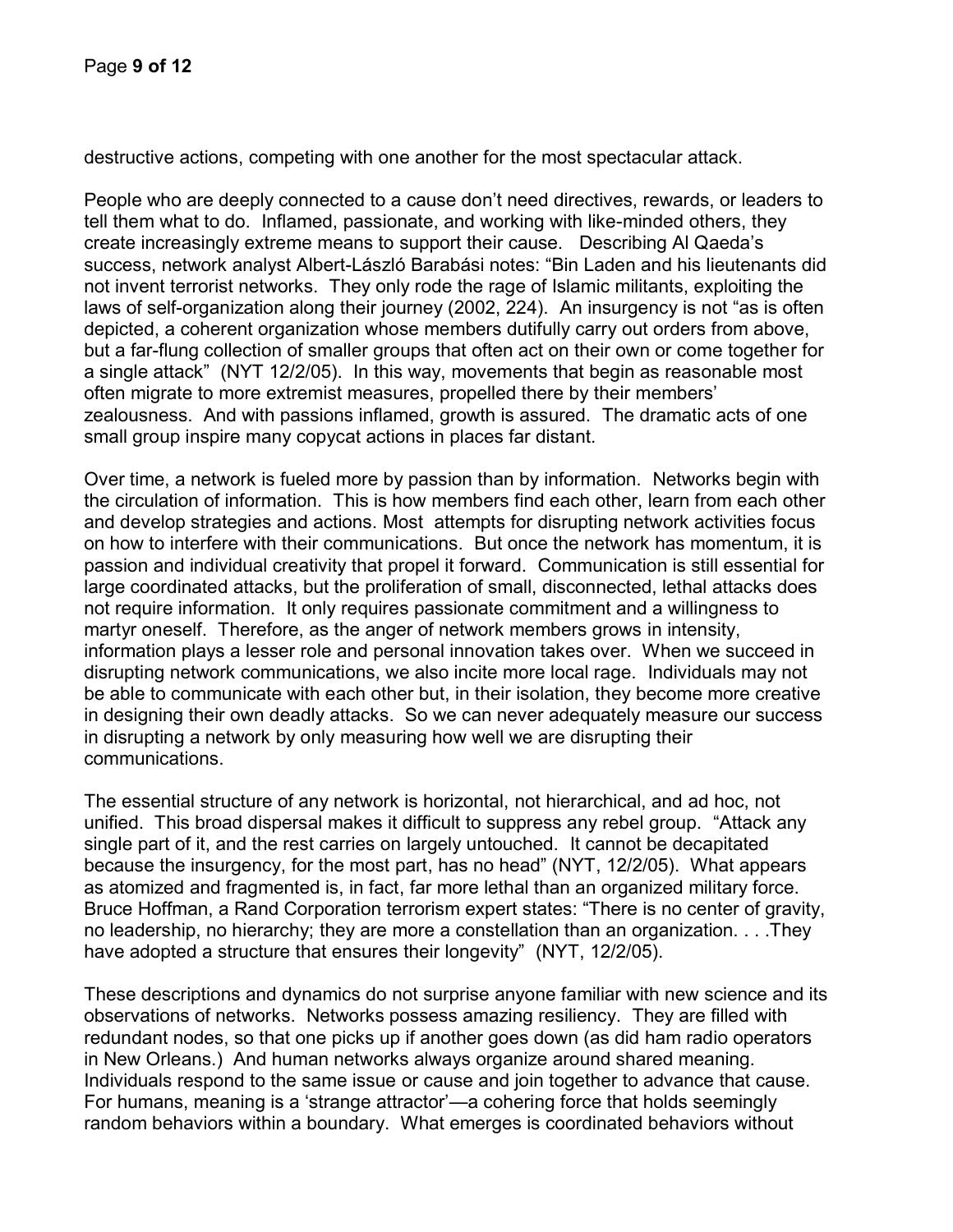control, leaderless organizations that are far more effective in accomplishing their goals.

When we think of organizations as machines, we are blind to the power of self-organized networks. We keep looking for the leader. We assess an insurgency by whether its leader is visible, available and able to communicate easily with the forces. This is a profound and dangerous misperception of the leader's role. In early 2006, I listened to interviews with U.S. analysts trying to assess whether bin Laden was still a threat. They were looking at traditional organizational attributes: visibility, technology, chain of command, ability to issue orders, communication channels. Against those criteria, it seemed that bin Laden's power had been severely reduced. But one network expert said: "It's the idea, not the organization. . . bin Laden is a person of influence" (NPR 1/25/06, Morning Edition). And Barabási warns that: "Because of its distributed self-organized topology, Al Qaeda is so scattered and self-sustaining that even the elimination of Osama bin Laden and his closest deputies might not eradicate the threat they created. It is a web without a true spider" (2002, 223).

The science of how networks emerge out of chaos, organize around shared meaning and grow more effective provides new and more accurate measures for assessing the strength of Al Qaeda and other insurgencies. These measures focus not on size, structure or chain of command, but on meaning and emotions. They are startlingly different to the traditional ones we use.

1. Instead of counting the number of insurgents, how can we assess their passion and rage? A rise in attacks and demonstrations indicates increasing rage.

2. Is there a predictable pattern to attacks? Or are they becoming more varied? Greater variety of attacks indicates local initiative. This indicates increased dedication to the cause and less reliance on a central authority.

3. Where are attacks occurring? More attacks in surprising places is evidence of the network's strength, that it is growing.

4. What is the impact of our actions in fueling the passion of network members? Is what we're doing fanning the flames or working to pacify the situation?

5. To determine the leader's influence, look at the popularity of his ideas and interpretations. Do people accept his interpretations without question or do they debate them? How does the leader's appearance (in any form) affect the behavior of his followers? Is there any correspondence between the number of attacks and these announcements? Or do attacks continue to escalate independent of his presence? If attacks increase without his visibility, this indicates the network's momentum, "a web without a spider."

6. To determine the network's resiliency, what happens when a node or cell is destroyed? Have the number of attacks decreased or just shifted to a new location?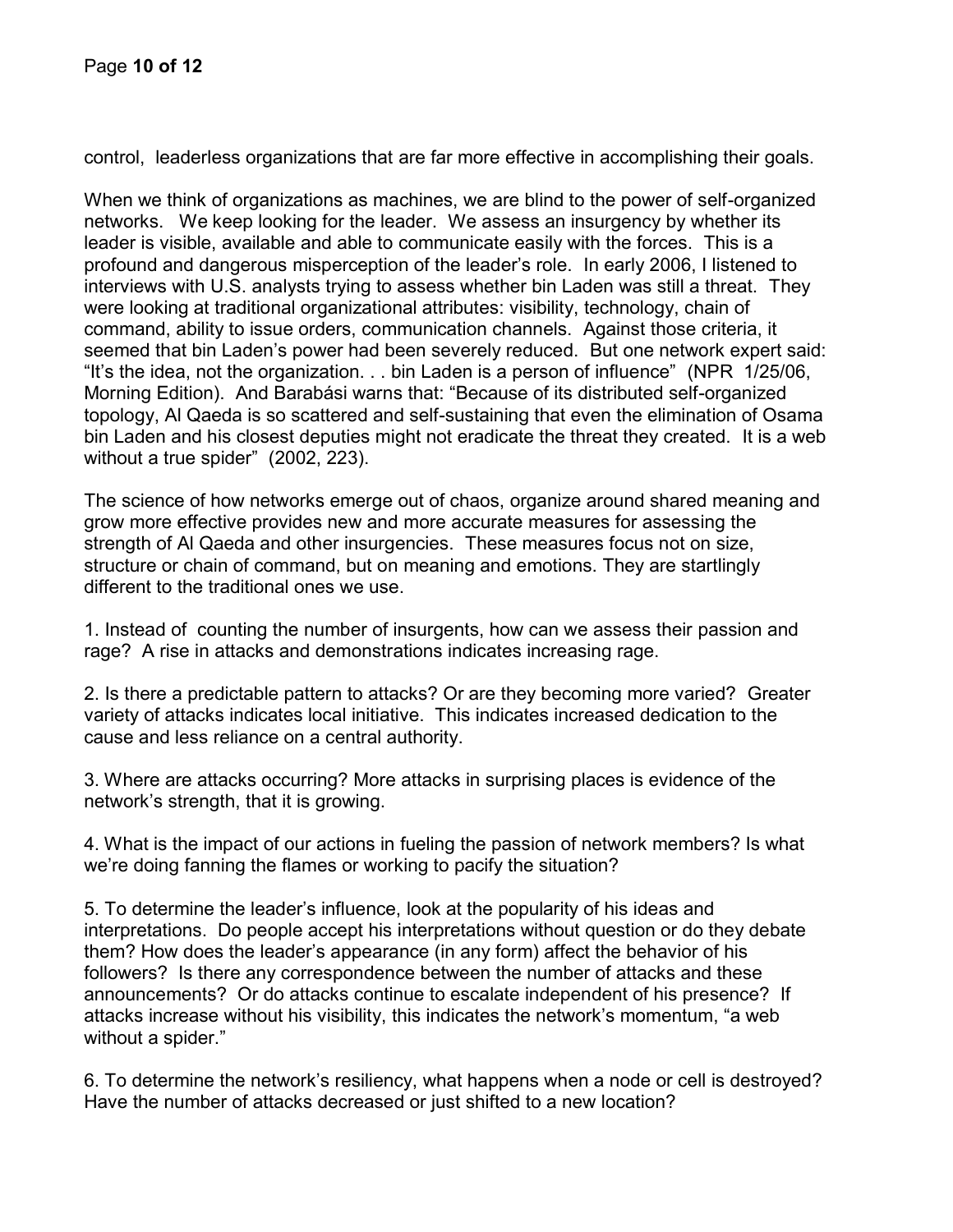These and other measures would lead to a very different assessment of who is winning the war on terror. If networks grow from passion, if Al Qaeda "rides the rage" of angry Islamic militants, then the best strategy for immobilizing terrorist networks is not to kill their leaders, but to defuse the sources of their anger and not to incite them further. Many analysts arrive at a similar conclusion—we can only win the war on terror by eliminating the causes of rage. As long as our actions provoke their anger, we can expect more terrorists, more extreme attacks, and the continuing destablilization of the world by a small group of people. Barabisi states: "If we ever want to win the war, our only hope is to tackle the underlying social, economic, and political roots that fuel the network's growth. We must help eliminate the need and desire. .. to form links to terrorist organizations by offering them a chance to belong to more constructive and meaningful webs." We might win small and discrete battles, we might break up different cell groups, but if we do nothing to eliminate their rage, people will continue to form these deadly networks and "the netwar will never end" (224).

Similar clarity pervades the work of military strategist and advisor Thomas Barnett, who links economic progress to national security. Barnett notes that one-third of humanity lives outside the global economy in "the Gap." Their economic poverty has serious consequences because, since the end of the Cold War, " all the wars and civil wars and genocide have occurred within the Gap." To achieve true security, we must ensure that these populations benefit from economic advantages, thus "eradicating the disconnectedness that defines danger in the world today" (2005, xii).

This is the real world that we resist seeing at our own imminent peril. If we continue to seek to control it by exerting ever more pressure on those who hate us, those who feel disconnected, those who are impoverished, we only create a future of increasing disorder and terror. But to see a new way out of this terrifying future, we must learn to understand and see the world differently. Einstein's wonderful counsel that no problem is ever solved by the same thinking that created it defines what we must do. We must understand the behavior of networks in this densely interconnected world. We must understand human motivation and our astonishing capacity to self-organize when we care about something. We must understand that we lose capacity and in fact create more chaos when we insist on hierarchy, roles, and command and control leadership.

There is no more time to think about whether we need to make this shift. We can't afford to continue wandering blindly in the real world, oblivious to what's going on. But if we can become curious and willing students of Life's dynamics, I know we will discover surprising new capacities and insights. Whenever we humans see clearly and understand the true dimensions of any problem, we become brave and intelligent actors in the world. It is time to open our eyes, change our lens, and step forward into actions that will restore sanity and possibility to the real world.